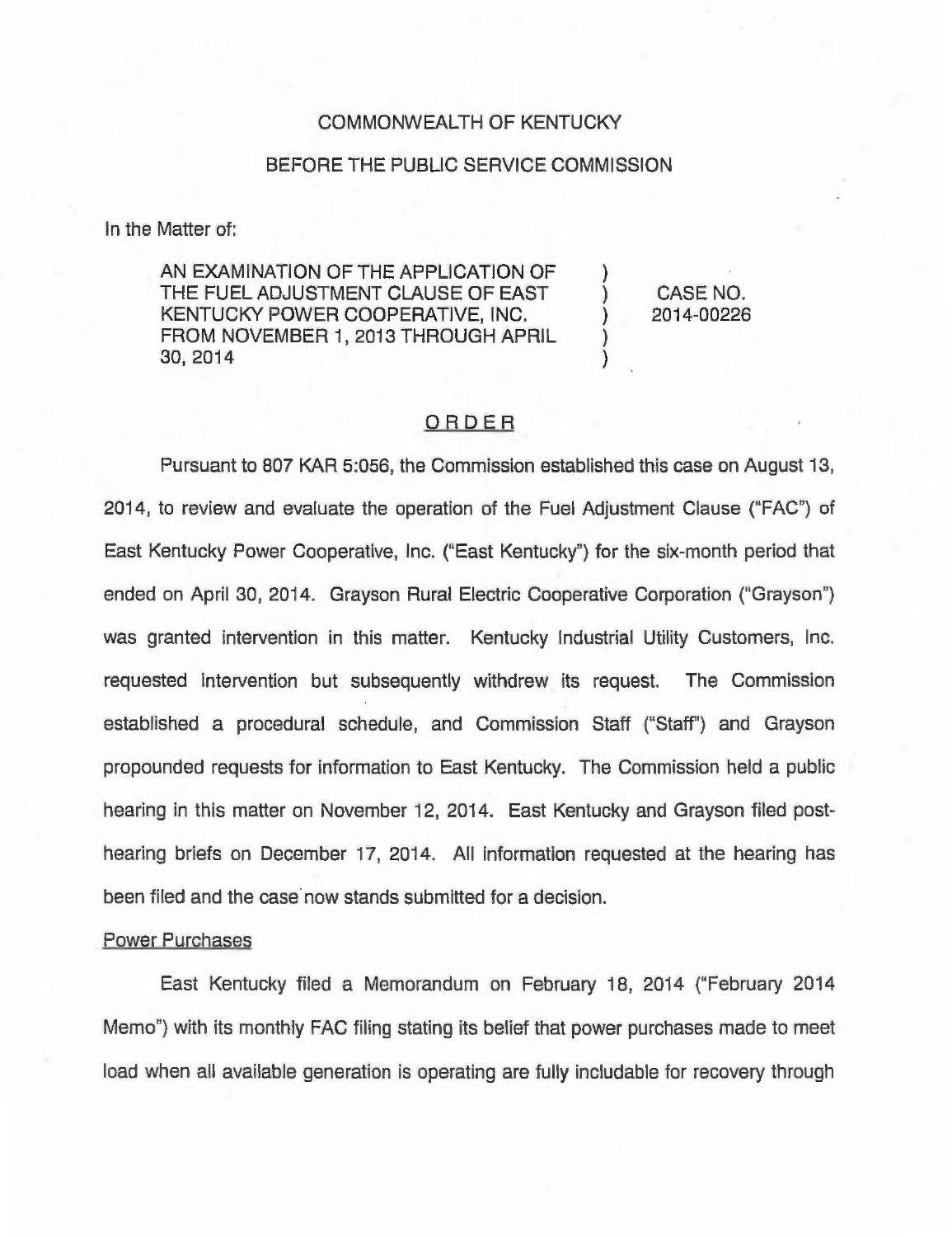the  $FAC<sup>1</sup>$  Further, during the course of this proceeding, East Kentucky stated its belief that power purchases made when it is experiencing a planned outage are also fully includable for recovery through the  $FAC<sup>2</sup>$ 

# **DISCUSSION**

In FAC review proceedings in 2002, the Commission set forth the definition of

"economy energy purchases" and "non-economy energy purchases" and the

recoverability of each through the FAC. Discussing "economy energy purchases," the

Commission stated:

We view 'economy energy purchases' that are recoverable through an electric utility's FAC as purchases that an electric utility makes to serve native load, that displace its higher cost of generation, and that have an energy cost less than the avoided variable generation cost of the utility's highest cost generating unit available to serve native load during that FAC expense month.<sup>3</sup>

Discussing "non-economy energy purchases," the Commission stated:

We interpret Administrative Regulation 807 KAR 5:056 as permitting an electric utility to recover through its FAC only the lower of the actual energy cost of the non-economy purchased energy or the fuel cost of its highest cost generating unit available to be dispatched to serve native load during the reporting expense month. Costs for noneconomy energy purchases that are not recoverable through an electric utility's FAC are considered 'non-FAC expenses' and, if reasonably incurred, are otherwise eligible for recovery through base rates.<sup>4</sup>

 $<sup>1</sup>$  February 2014 Memo at 3, which was attached to the Commission's August 13, 2014 Order,</sup> Appendix B.

 $2$  Response to the Commission's Initial Request for Information ("Commission's First Request"), Item 29.

<sup>&</sup>lt;sup>3</sup> Case No. 2000-00496-B, An Examination by the Public Service Commission of the Fuel Adjustment Clause of East Kentucky Power Cooperative, inc. from May 1, 2001 to October 31, 2001 (Ky. PSC May 2, 2002), Order ("496B Order") at 4.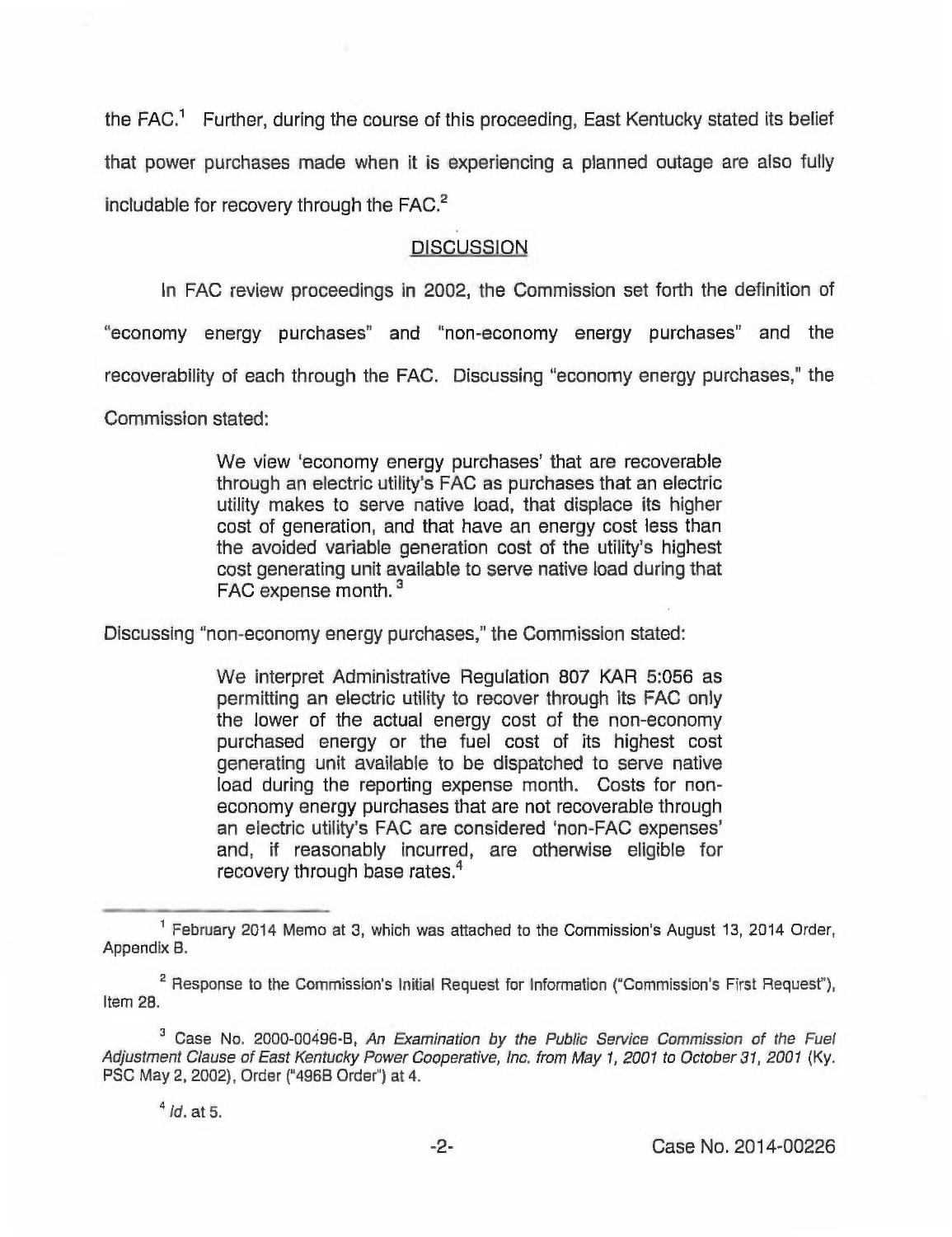In the March 21, 2005 Order in Case No. 2004-00430,<sup>5</sup> the Commission modified its definition of "non-economy energy purchases" stating that:

> The definition of 'non-economy energy purchases' set forth in our Order in Case No. 2000-00496-B too narrowly construes 807 KAR 5:056 and conflicts with the regulation. A more accurate definition of non-economy energy purchases recognizes that the energy costs thereof may be greater or less than the variable cost of the highest cost generating unit available to serve native load.<sup>6</sup>

January 2014, East Kentucky began recovering all of its power purchases through its FAC rather than limiting the recovery of such purchases as required in the 496B Order. The amount of power purchases that East Kentucky recovered through the FAC during the review period that were in excess of the variable cost of its highestcost generating unit available to serve native load was \$8,538,787.<sup>7</sup>

June 1, 2013, East Kentucky became a fully integrated member of PJM Interconnection, Inc. ("PJM"), a regional transmission organization ("RTO"). East Kentucky states that, upon becoming fully integrated into PJM, it did not change its methodology of excluding power purchases above its highest-cost generating unit for recovery through the FAC. However, upon "closer review" in January 2014, East Kentucky determined that ". . . because its load is served from an economic, reliability constrained dispatch via the PJM energy market, then EKPC is always utilizing what is deemed to be the most economic dispatch of resources regardless of whether or not it

<sup>&</sup>lt;sup>5</sup> Case No. 2004-00430, East Kentucky Power Cooperative's Request for a Declaratory Ruling on the Application of Administrative Regulation 807 KAR 5:056 to its Proposed Treatment of Non-Economy Energy Purchases (Ky. PSC Mar. 21, 2005),

 $<sup>6</sup>$  *ld.* at 6.</sup>

 $^7$  Response to Staff's Second Request ("Staff's Second Request"), Item 5, at 3.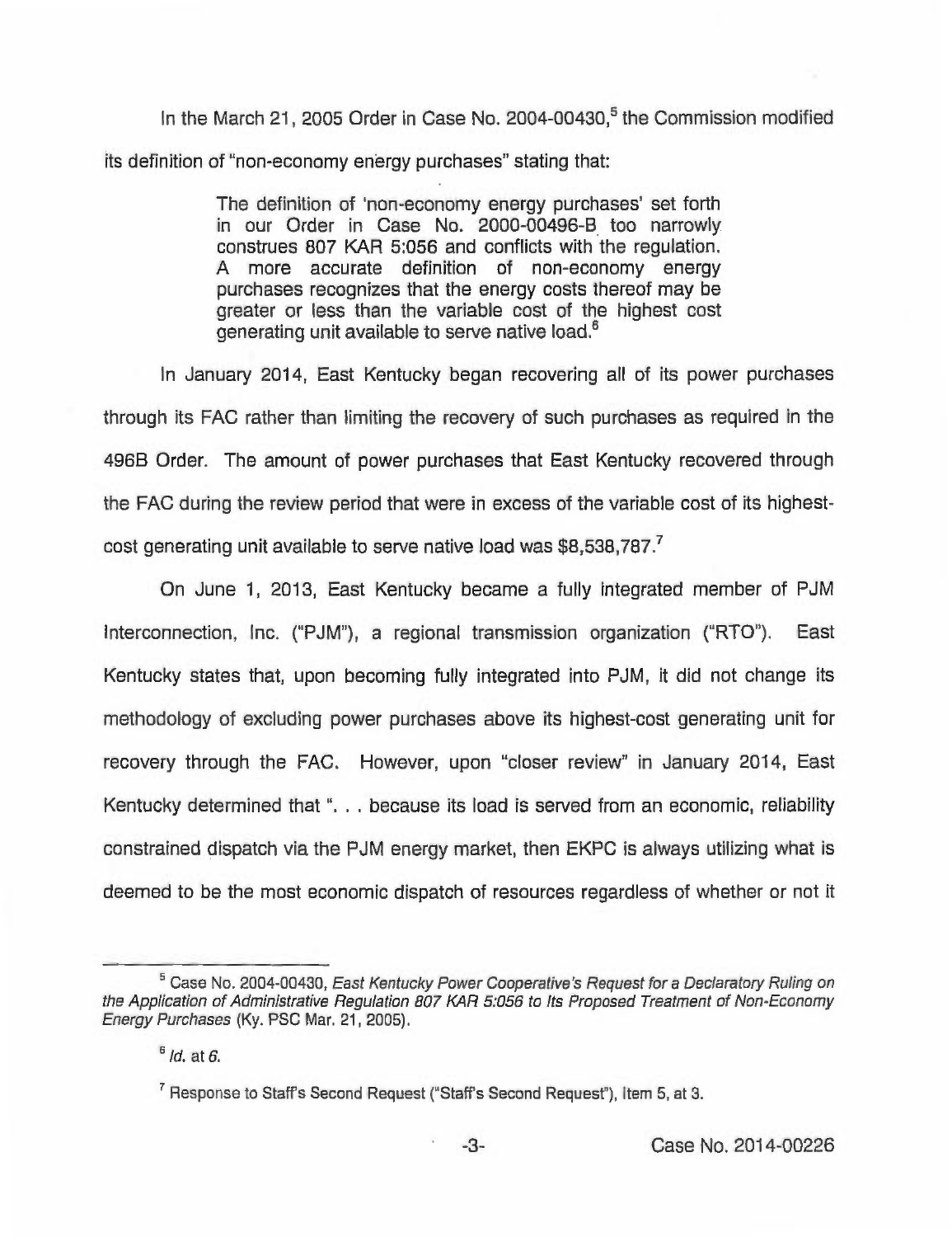is owned generation or energy supplied from the market."<sup>8</sup> Therefore, East Kentucky concluded that its self-owned highest-cost generation is no longer the measure to be utilized for the calculation. East Kentucky argues that its highest-cost generating unit available to serve native load is now the highest-cost generation that was sold into the PJM Reliability Pricing Model auction.<sup>9</sup> East Kentucky further claims that it no longer makes "non-economy purchases" because all of its purchases are "economy purchases."<sup>10</sup>

East Kentucky states that the Commission's 4968 Order was written at a time when regional energy markets were young and before utilities had gained experience with the markets. East Kentucky claims that the underlying facts of this proceeding are very different from those that existed at the time of the 496B Order; and that, if the dicta in the 496B Order were applied in the PJM context, "it would quite likely undermine the very purpose of the FAC regulation, which is to minimize fuel cost volatility for ratepayers."11

In its post-hearing brief,<sup>12</sup> East Kentucky argues that: 1) its energy purchases from PJM are recoverable expenses under its FAC tariff; 2) its FAC tariff requires recovery of all energy purchases from PJM that are used to serve native load; 3) its FAC tariff requires recovery of all net energy costs of power purchased based on economic dispatch principles; and 4) Commission precedent in the 496B Order is

-4- Case No. 2014-00226

<sup>&</sup>lt;sup>8</sup> Response to the Commission's First Request, Item 28, at 1 and 2.

 $9$  Response to Staff's Second Request, Item 2, at 2.

<sup>&</sup>lt;sup>10</sup> Response to the Commission's First Request, Item 26.b.(1), at 3.

<sup>&</sup>lt;sup>11</sup> Response to the Commission's First Request, Item 26.b.(2), at 5.

<sup>&</sup>lt;sup>12</sup> Brief of East Kentucky Power Cooperative, Inc. (filed Dec. 17, 2014).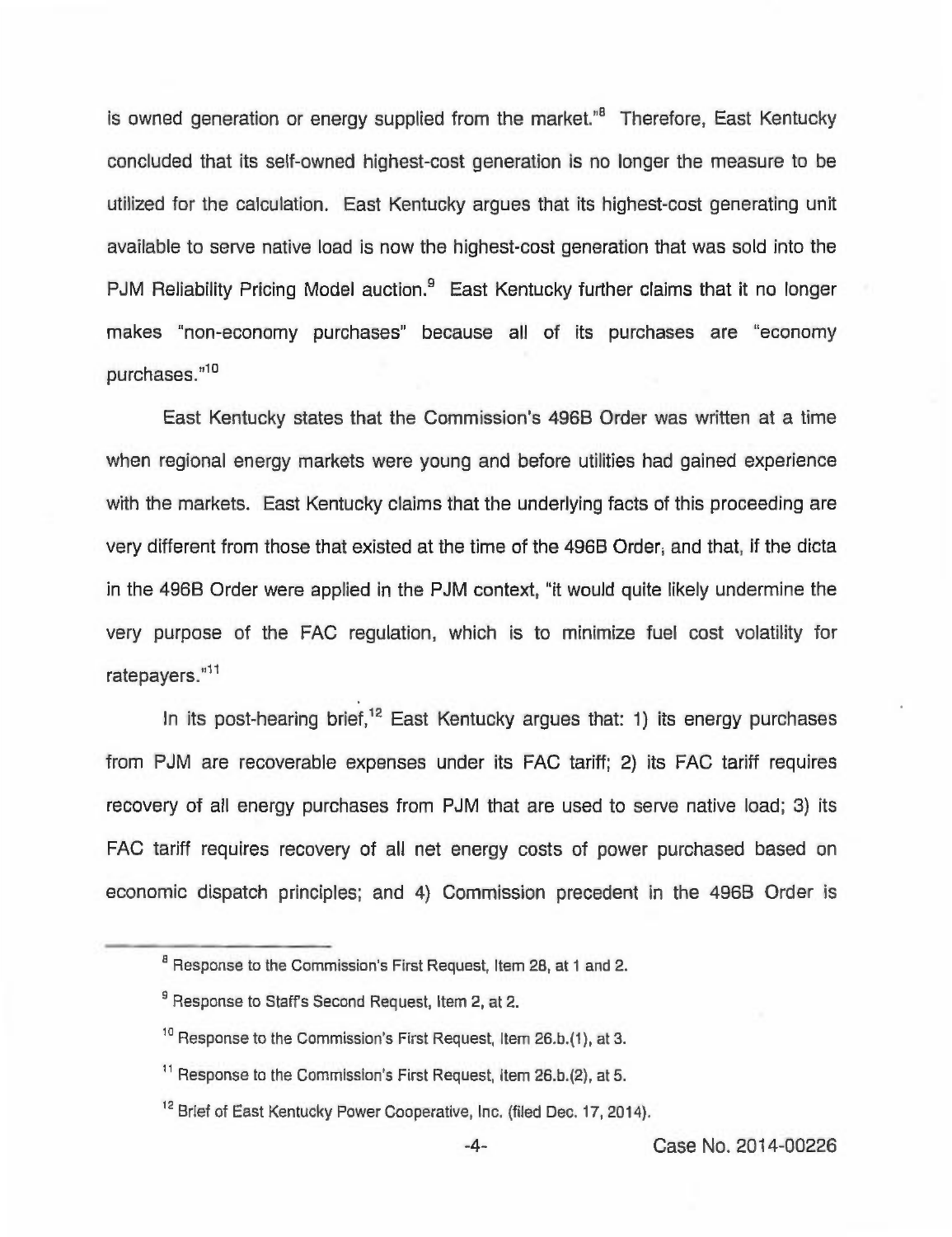distinguishable and should not be regarded as controlling or persuasive authority in this proceeding.

## PJM Codes

East Kentucky stated in its February 2014 Memo that it included two additional PJM billing codes in the FAC for recovery beginning in January 2014: Code 1375— Balancing Operating Reserves (Balancing Charges); and Code 2375 - Balancing Operating Reserves (Balancing Credits). East Kentucky stated that it had initially indicated that it would not include these codes in its FAC calculations but that it would continue to evaluate and review the nature of the PJM billing codes.<sup>13</sup> East Kentucky argues that the peak-demand events that occurred in January 2014 affected its previous evaluation of the codes, and that the billing codes "... reflect the charges and credits resulting from generators in PJM being called upon to bring units on to provide energy beyond the levels having already cleared the market."<sup>14</sup> East Kentucky states that it was a purchaser of this additional generation in order to meet native-load requirements in January 2014, and it is reasonable to include the net of billing codes 1375 and 2375 in the FAC for recovery.<sup>15</sup> East Kentucky stated at the hearing that these two codes reflect the same type of costs that it recovered through the FAC prior to joining PJM.<sup>16</sup>

As previously mentioned, East Kentucky began including the two PJM codes in its FAC calculation in January 2014. If East Kentucky had included the codes in the seven-month period of June 2013 (when it became a full PJM member) through

<sup>&</sup>lt;sup>13</sup> February 2014 Memo at 3.

 $14$  /d. at 3.

 $15$  Id.

ne.<br><sup>16</sup> November 14, 2014 Hearing Transcript at 11:13:50.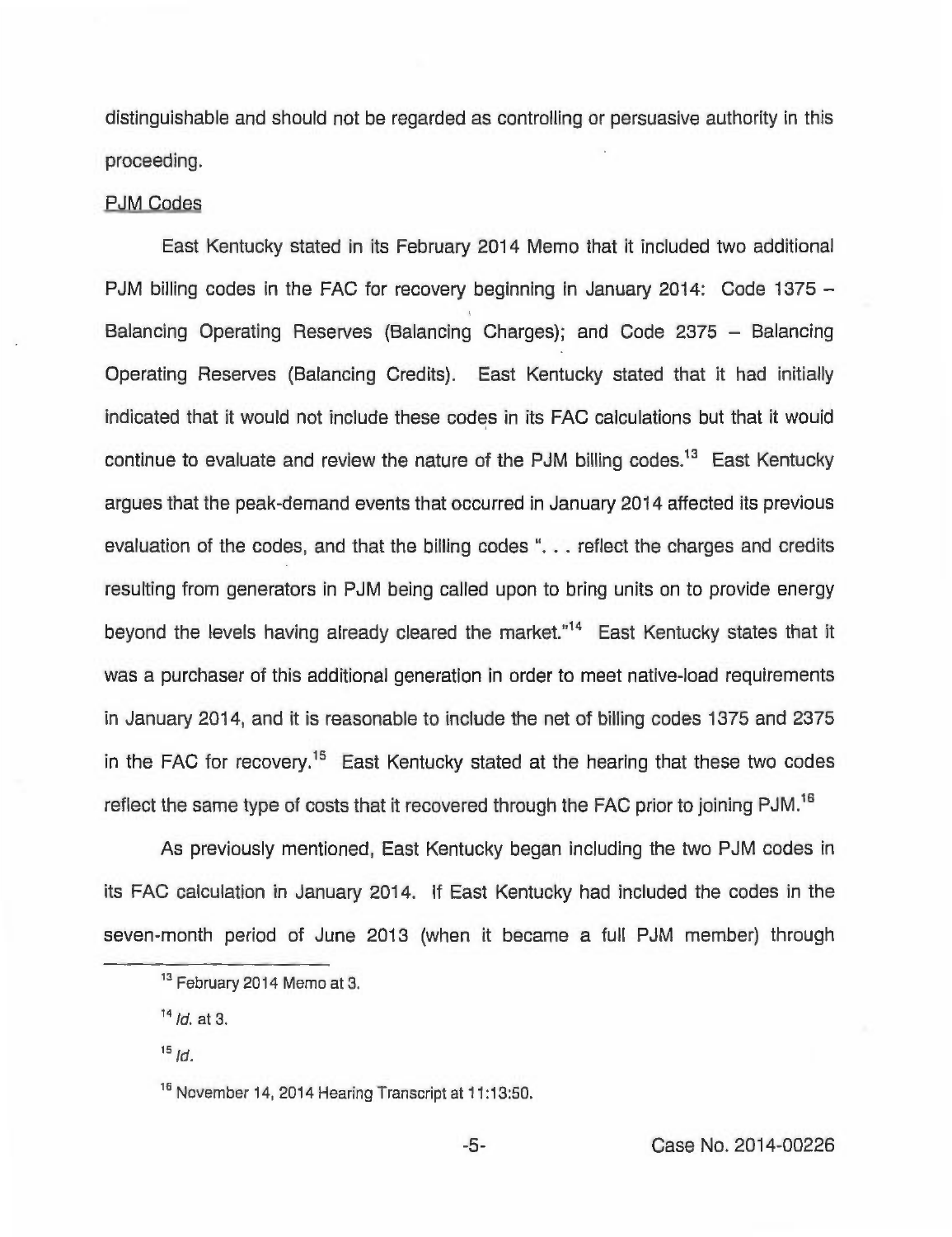December 2013, East Kentucky's fuel costs would have been less by \$522,754.'7 Included in that amount is a total of \$68,818 for the months of November and December  $2013<sup>18</sup>$  which fall within the review period.

Grayson filed a post-hearing brief in which it objected to East Kentucky's use of PJM codes 1375 and 2375. Grayson claims that East Kentucky's decision to begin using these codes in January 2014 is arbitrary and "prohibited by the regulation and the applicable statutory scheme that demands that rates be fair, just, and reasonable."<sup>19</sup>

### **DECISION**

## Power Purchases

East Kentucky's FAC tariff includes language that virtually mirrors 807 KAR 5:056. Relying on this language and on the Commission's interpretation of the regulation as set forth in the 496B Order, East Kentucky was limiting recovery through the FAC of power purchases made when needed to meet load until January 2014. For purchases made during a planned outage, East Kentucky states that it "has never separately accounted for the replacement energy during planned outages since those are recoverable through the regulation."<sup>20</sup>

The Commission was clear in its 496B Order that power purchases were either "economy energy purchases" or "non-economy energy purchases," and that "noneconomy energy purchases" were limited for recovery through the FAC, Although the Commission modified the definition of "non-economy energy purchases" in Case No.

<sup>&</sup>lt;sup>17</sup> Response to the Commission's First Request, Item 26.c.(3).

 $18$  *ld.* 37,551 (November 2013 total) + 31,267 (December 2013 total) = 68,818.

<sup>&</sup>lt;sup>19</sup> Grayson Post-Hearing Brief at 4.

<sup>&</sup>lt;sup>20</sup> Response to Staff's Second Request, Item 8.a., at 2.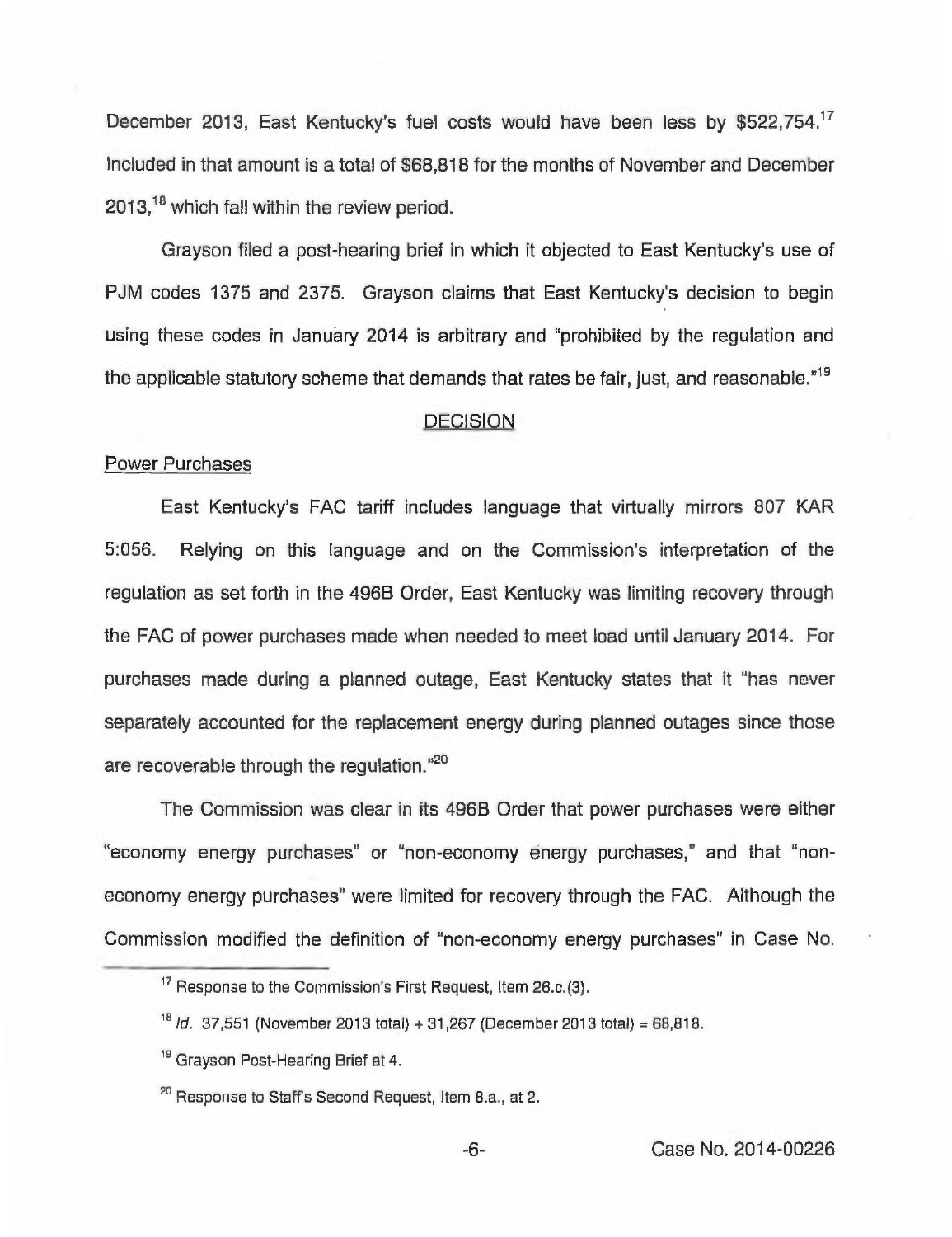2004-00430 to recognize "that the energy costs thereof may be greater or less than the variable cost of the highest cost generating unit available to serve native load", $21$  it did not modify the requirement that the utility recover through the FAC "only the lower of the actual energy cost of the non-economy purchased energy or the fuel cost of its highest cost generating unit available to be dispatched to serve native load during the reporting expense month."22

The Commission defined "economy energy purchases" as:

... purchases that an electric utility makes to serve native load, that displace its higher cost of generation, and that have an energy cost less than the avoided variable generation cost of the utility's highest cost generating unit available to serve native load during that FAC expense  $month<sup>23</sup>$ 

To the extent that East Kentucky purchases power from PJM that exceeds the avoided variable generation cost of its own highest-cost unit available, those purchases are not "economy energy purchases." Whether a utility is a member of an RTO that dispatches economically does not impact the determination of whether the purchase is an "economy energy purchase" as interpreted by the Commission's 4968 Order. If a purchase does not meet the definition of an "economy energy purchase," then it must be considered a "non-economy energy purchase," which is limited for recovery through the FAC. However, the Commission did not, and does not, declare that these purchases are not recoverable. In fact, the Commission stated in the 4968 Order that:

at 5. <sup>21</sup> Case No. 2004-00430, East Kentucky Power Cooperative, Inc. (Ky. PSC Mar. 21, 2005), Order

<sup>&</sup>lt;sup>22</sup> 496B Order at 5 (emphasis added).

 $23$  ld. at 4 (emphasis added).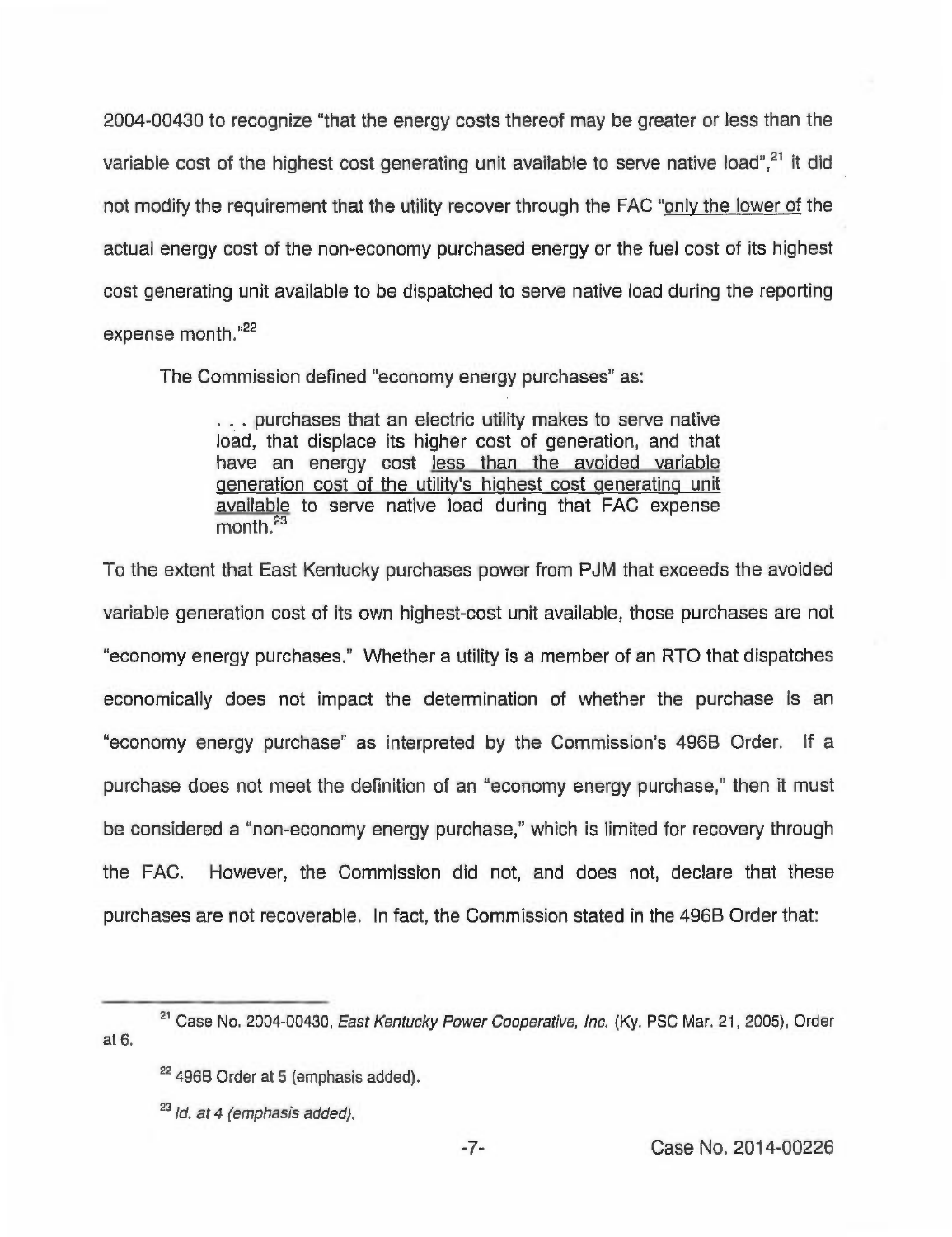Costs for non-economy energy purchases that are not recoverable through an electric utility's FAC are considered 'non-FAC expenses' and, if reasonably incurred, are otherwise eligible for recovery through base rates.<sup>24</sup>

The purpose of the FAC regulation is not to minimize fuel cost volatility for ratepayers, as stated by East Kentucky, though it could be argued that limiting recovery of purchases through the FAC would minimize fuel-cost volatility more effectively than the unlimited recovery advocated by East Kentucky. The purpose of the FAC regulation was to establish a uniform mechanism whereby jurisdictional electric utilities could recover (or refund), on a monthly basis, fuel costs incurred that were in excess of (or less than) the amount of fuel costs included in their base rates. $25$  Having such a mechanism in place should reduce the frequency of base rate cases. It was never meant to allow the utility to recover 100 percent of fuel costs incurred on a monthly basis, as evidenced by the restrictions set out in the regulation. The Commission believes it is important to maintain the limitation for recovery through the FAC of "noneconomy energy purchases" in order to incentivize utilities to keep outages to a minimum and to have sufficient capacity to meet load. In the 496B Order, the Commission stated:

> In reaching our interpretation, we are mindful of EKPC's concerns regarding power purchases made under emergency circumstances. We recognize that in such circumstances wholesale power markets may significantly exceed the fuel cost of EKPC's highest cost generating unit available to serve native load. In those circumstances,

<sup>&</sup>lt;sup>24</sup> ld. at 5.<br><sup>25</sup> See Case No. 2004-00430, *East Kentucky Power Cooperative, Inc*. (Ky. PSC Feb.7, 2005), Order at 2. (FAC is a mechanism for an electric utility to recover its current fuel expense without need for a full rate proceeding.)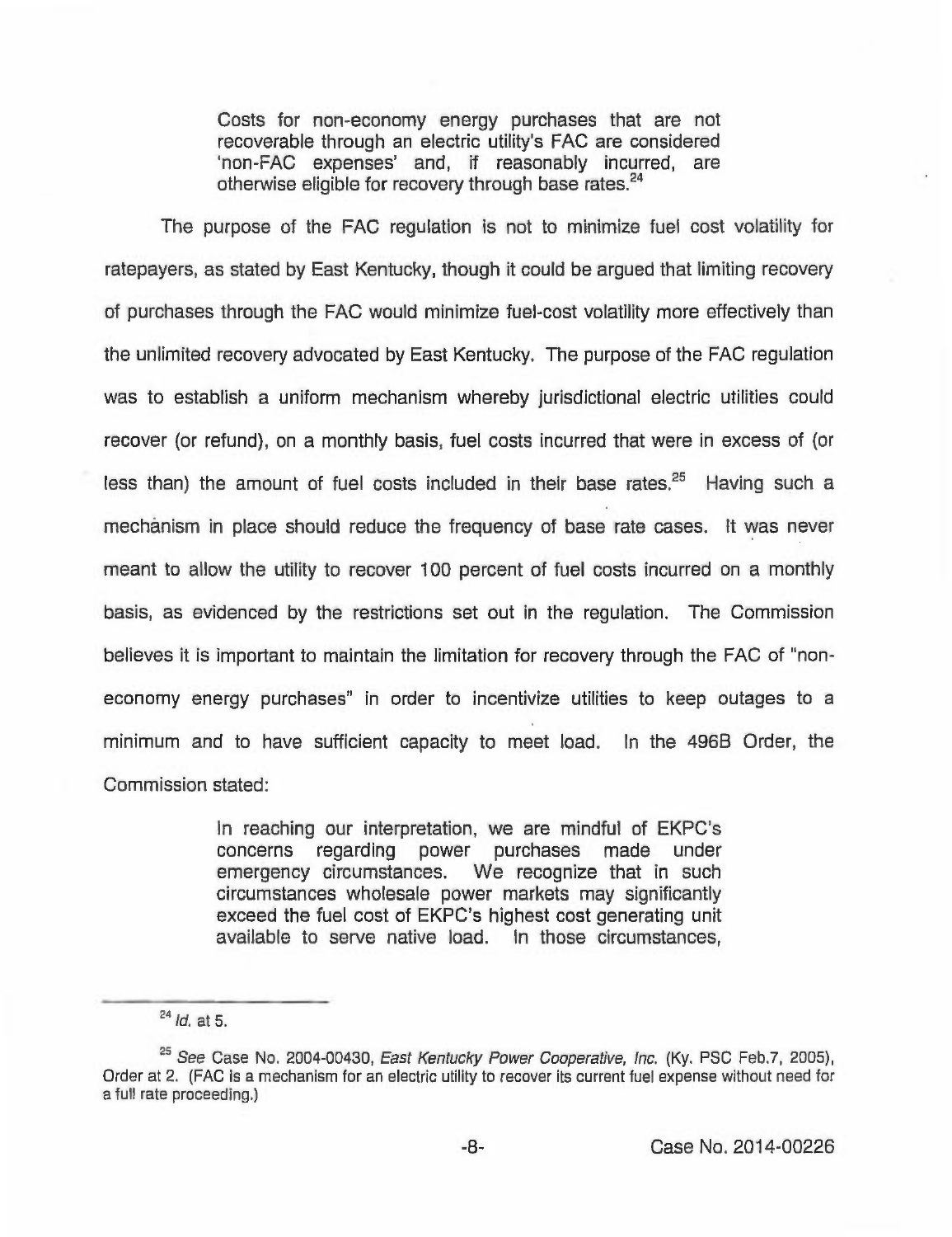EKPC may apply to the Commission for immediate rate recovery of those costs.<sup>26</sup>

807 KAR 5:058 requires the Commission, at six-month intervals, to conduct public hearings on a utility's past fuel adjustments. It further requires "the commission order a utility to charge off and amortize, by means of a temporary decrease in rates, any adjustments it finds unjustified due to improper calculation or application of the charge or improper fuel procurement practices."<sup>27</sup> Therefore, the Commission finds that:

1. Purchase power costs of \$8,538,787 in excess of East Kentucky's own highest-cost generating unit available to be dispatched to serve native load during the reporting expense month should be disallowed for recovery for the period under review.

2. East Kentucky should immediately begin limiting recovery of power purchases through the FAC, excluding power purchases made to substitute for a forced outage,<sup>28</sup> to the fuel cost of its highest-cost generating unit available to be dispatched to serve native load during the reporting expense month.

3. Power purchases in excess of the fuel cost of East Kentucky's highestcost generating unit available to be dispatched to serve native load during the reporting expense month that have been recovered through the FAC since the end of the review period should be disallowed in future FAC review proceedings.

4. Because the \$8,538,787 of power purchases was collected over a fourmonth period, East Kentucky should be required to credit this amount through its FAC

<sup>&</sup>lt;u>26</u> 496B Order at 5.

<sup>&</sup>lt;sup>er</sup> 807 KAR 5:056(11).<br><sup>28</sup> Power purchases made to substitute for a forced outage are limited for recovery through the FAG to the lesser of the assigned or the substitute power,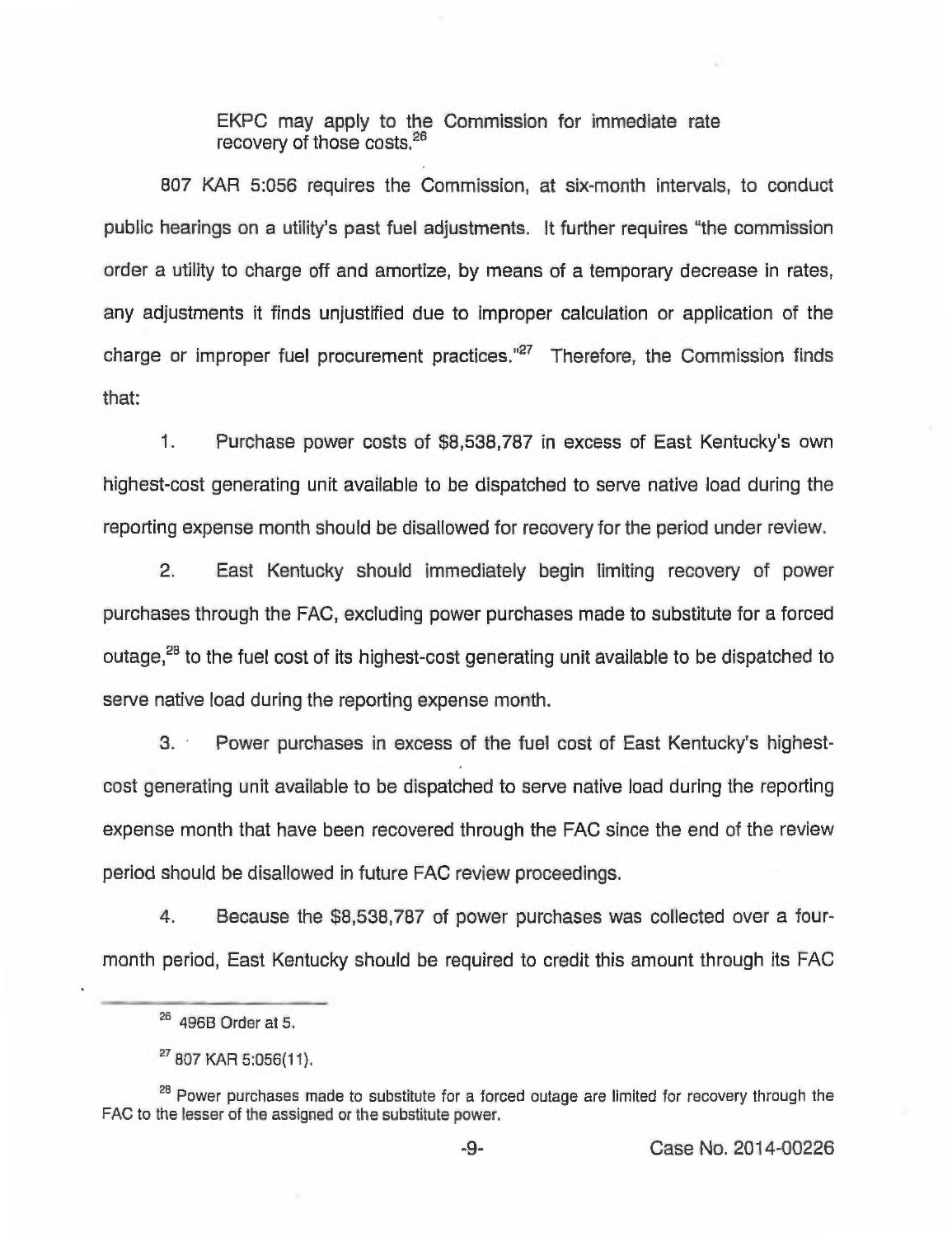over four months in equal amounts of \$2,134,696.75 beginning with the first FAC monthly filing following the date of this Order.

5. Outside of the power purchases in excess of East Kentucky's own highest-cost generating unit available to be dispatched to serve native load during the reporting expense month as discussed herein, and the issue of which RTO billing codes are appropriate for inclusion in the FAC, the Commission finds that there is no evidence of improper fuel calculations or application of East Kentucky's FAC charges or improper fuel procurement practices.

## PJM Codes

Having reviewed the record of this proceeding regarding this issue, the Commission finds that additional information is needed in order to determine whether East Kentucky's inclusion of specific PJM codes in its calculation of the FAC is appropriate. In the next FAC review proceedings covering the two-year period November 1, 2012, through October 31, 2014, the Commission will examine the issue of RTO billing codes and the appropriateness of their inclusion in the FAC calculation for those utilities that are members of an RTO. The Commission also finds that East Kentucky should file testimony in the next FAC review proceeding on the specific codes that are included in the FAC calculation and an explanation why each is appropriate for inclusion, subject to the recovery limitation discussed in this Order.

IT IS THEREFORE ORDERED that:

1. Purchase power costs of \$8,538,787 are disallowed for recovery by East Kentucky through its FAC for the review period.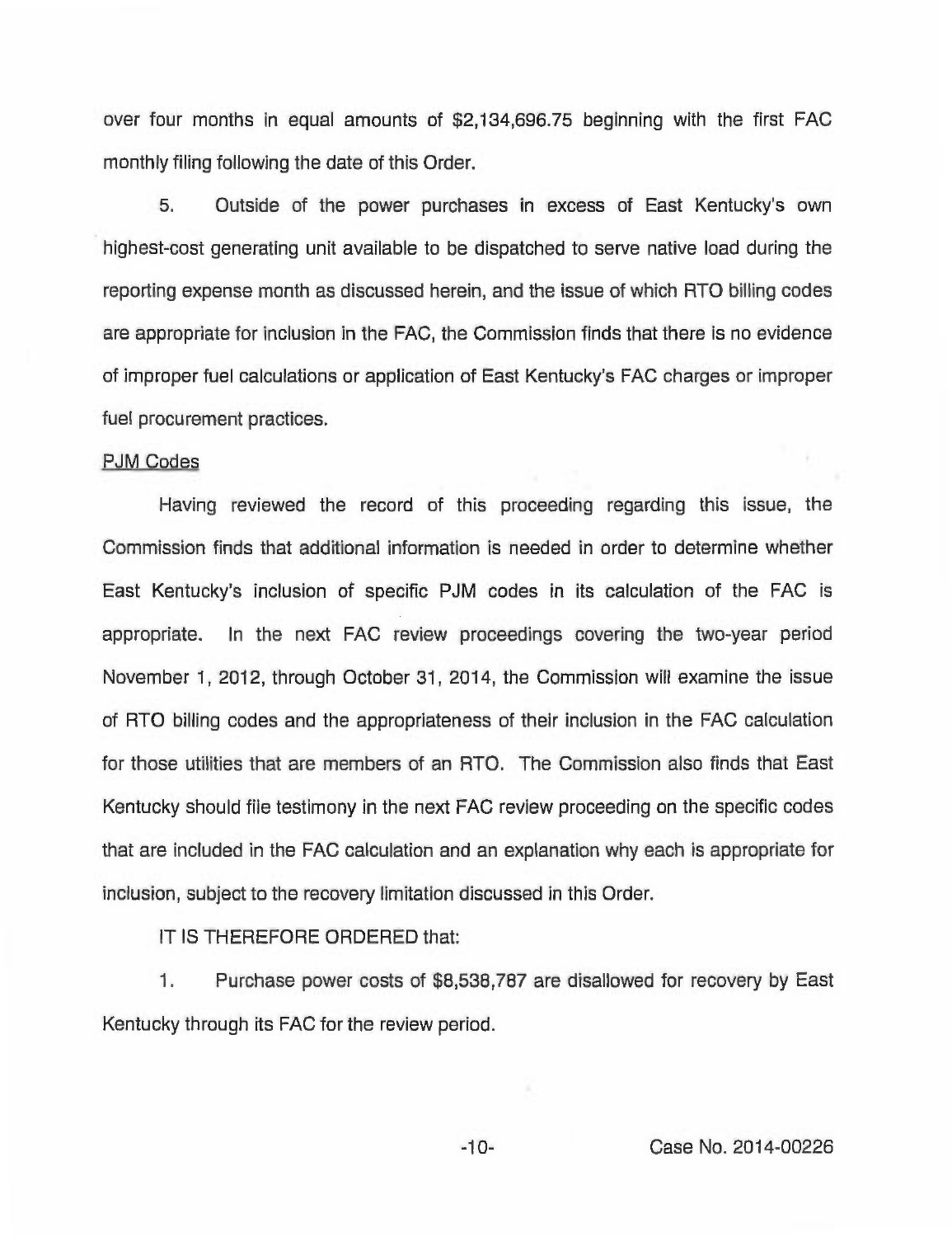2. East Kentucky shall immediately begin limiting recovery of power purchases through the FAC, excluding power purchases made to substitute for a forced outage, to the fuel cost of its highest-cost generating unit available to be dispatched to serve native load during the reporting expense month.

3. Power purchases in excess of the fuel cost of its highest-cost generating unit available to be dispatched to serve native load during the reporting expense month that have been recovered through East Kentucky's FAC since the end of the review period shall be disallowed in future FAC review proceedings.

4. Beginning with its first FAC filing made subsequent to the date of this Order, or as amended if filed prior to the date of this Order, and continuing for a total of four consecutive months, East Kentucky shall include a credit of \$2,134,696.75 to refund to customers a total of \$8,538,787 for power purchases in excess of the fuel cost of its highest-cost generating unit available to be dispatched to serve native load during the reporting expense month.

5. The issue of RTO billing codes and the appropriateness of their inclusion in the FAC calculation shall be examined in the next FAC review proceedings covering the two-year period November 1, 2012, through October 31, 2014 for those electric utilities that are members of an RTO.

6. East Kentucky shall file testimony in the next FAC review proceeding on which codes are included in the FAC calculation and an explanation for why each is appropriate for inclusion, subject to the recovery limitation discussed in this Order.

Case No. 2014-00226

 $-11-$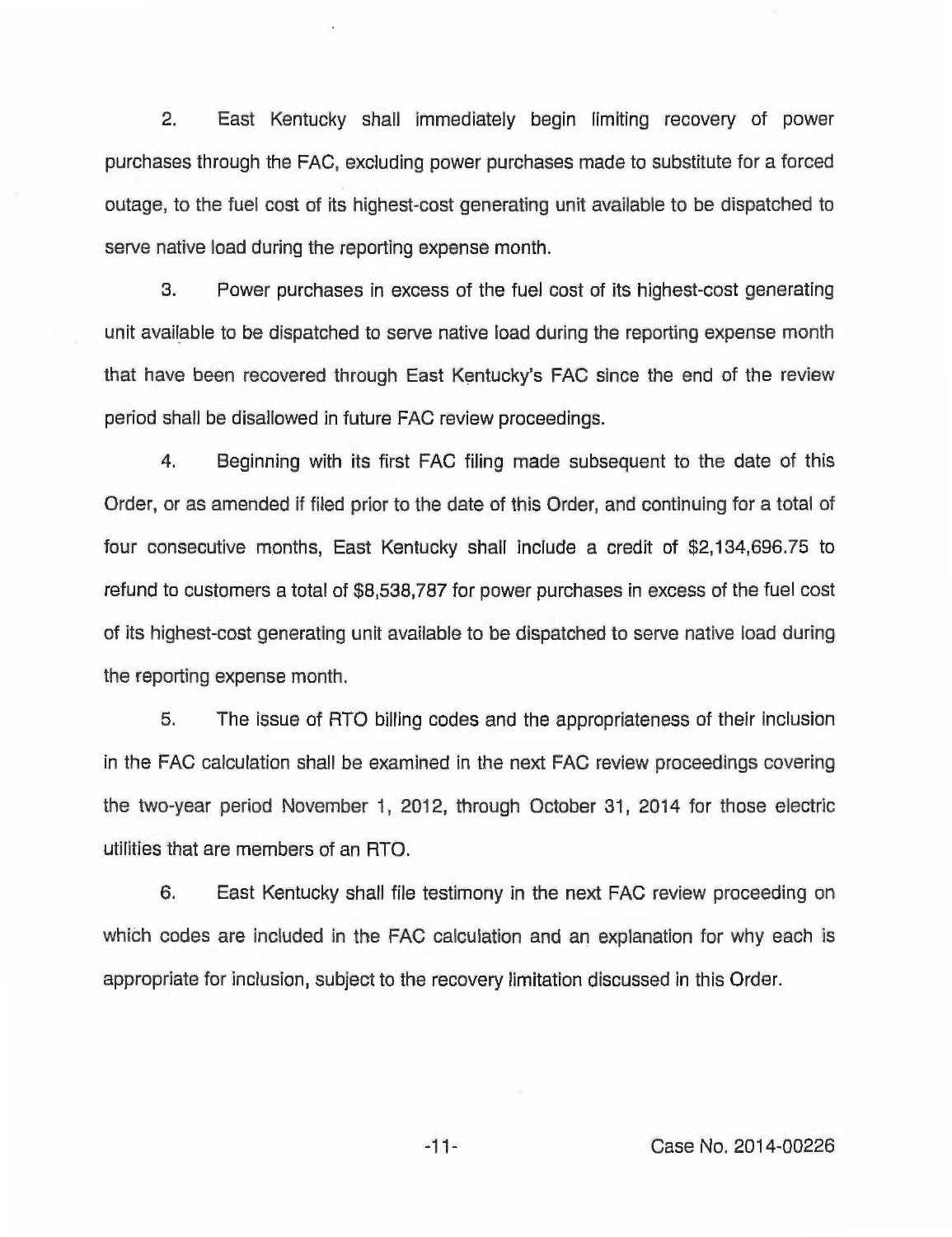7. Except for the power purchases in excess of East Kentucky's own highestcost generation unit available to be dispatched to serve native load during the reporting expense month as discussed herein, and the issue of which RTO billing codes are appropriate for inclusion in the FAC, the charges and credits billed by East Kentucky through its FAC for the period November 1, 2013 through April 23, 2014 are approved.



ATTES<sub>7</sub> Executive Director

Case No. 2014-00226